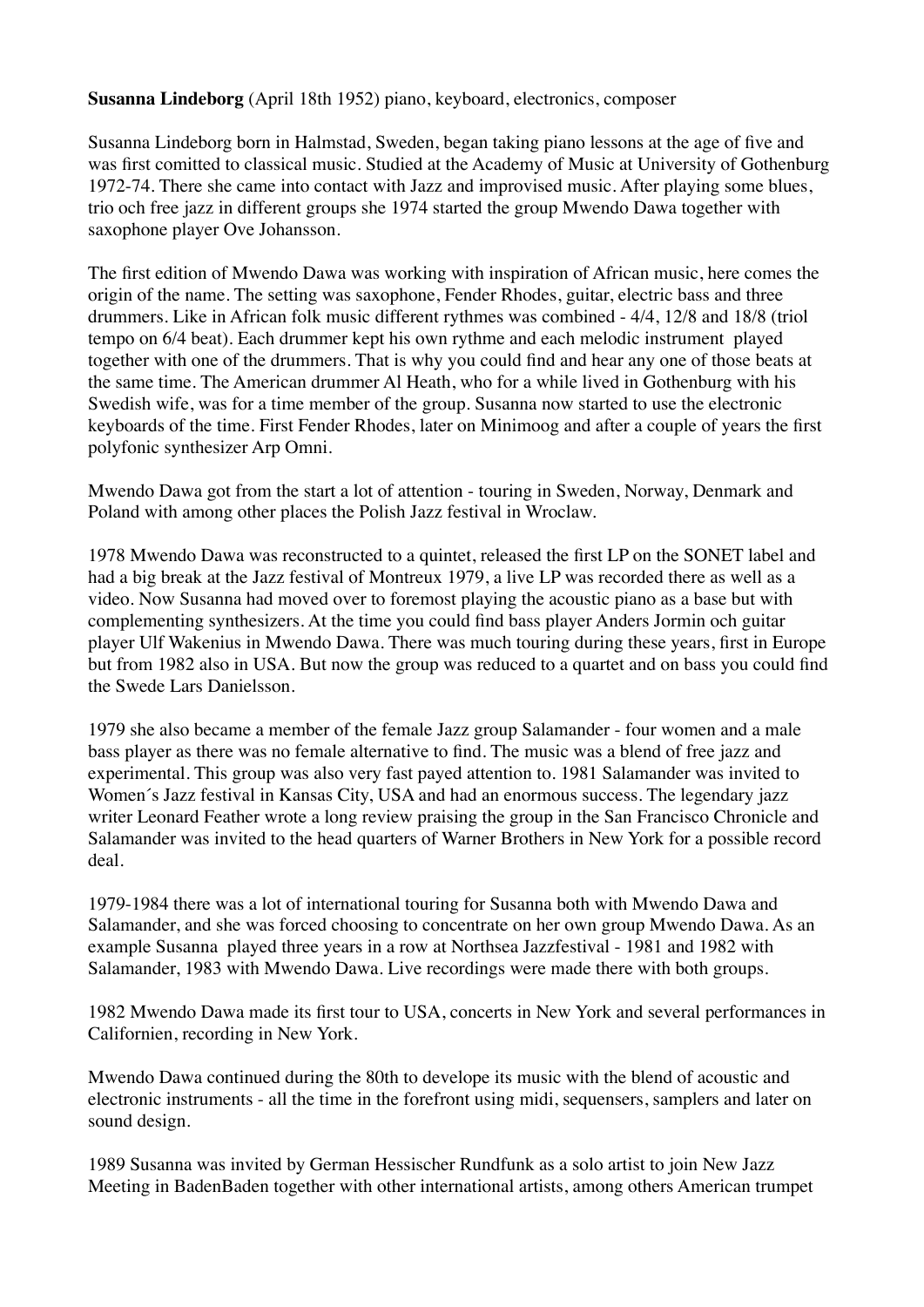player Charles Tolliver and drummer Ronnie Burrage, and where Susanna made some duo recordings with Tolliver.

Until 1989 all LPs were released on the Sonet label and later Dragon label, but now Susanna Lindeborg started her own record label together with Ove Johansson, LJ Records, 1989 with CD production and started presenting modern acoustic and electronic improviserad music, partly her own but also with other Scandinavian groups and artists. Until now 59 titles.

At the end of the 80th and the years to come there was a lot of touring in USA and Canada. In Canada tours all over the continent from Nova Scotia in the east to Vancouver in the west. Susanna started doing solo performances on piano together with electronics.

1991 Lindeborg/Johansson Duo starts, which also focuses on acoustic piano, saxophone and sound design. In the middle of the 90th among other things touring in Sweden with another duo in older style - alto sax player Lee Konitz/piano player Peggy Stern.

At the end of the 90th and beginning of 2000 computers had become powerful enough and programming useful for live performance, so now Susanna starts to work with computers live instead of using synthesizers and samplers. Now it is possible to make live and improvised music in a more electro acoustic way.

2001 the trio Natural Artefacts is formed (Per Anders Nilsson, Ove Johansson, Susanna Lindeborg) first as a research project at the Academy for music and drama at Gothenburg University with Per Anders Nilsson as research leader. Here Susanna uses live electronics together with the others using programmes like MAX/MSP and Ableton Live. The music developes into a more free direction and mixes acoustics with live electronics and live sampling. They collaborate also with video artist Jim Berggren with live control of computer animated art, where the sounding material controls the movements and changes of the video art. Here the computer acts like a wholly intergrated and improvising musical instrument and they use different algorithmes and blocks as a base for improvisation with compositions, loose structures, sound files that create ambient room, real time sampling of free improvisations etc.

Natural Artefacts has since then toured a lot internationally, USA; Cuba, France, Portugal among other places and performed both in Jazz och New Music contexts.

The developement of Mwendo Dawa (Susanna Lindeborg, piano, laptop, Ove Johansson tenorsax, EWI, laptop, Jimmi Roger Pedersen, bass, laptop, David Sundby, drums) has also gone more towards free improvisation where computers act in an improvisational way together with the acoustic instrumentens. Sound files with sounds designed like over tone series sampled down to listenable area, live electronics mixed with free improvisation of acoustic instruments and computers. Whenever they use compositions as a base for improvisation Mwendo Dawa started to use twelve tone technique to get away from a harmonic center. After a performance in Edmonton, Canada, a listener approached and said: But you are improvising with twelve tone technique! He showed to be a music professor specialised on twelve tone technique.

Since 2001 Susanna Lindeborg has shared her time between Mwendo Dawa, Natural Artefacts, Lindeborg/Johansson Duo and her own solo performances. Tours in USA, Germany, UK, France, Portugal and Sweden, solo piano in Tjeckia.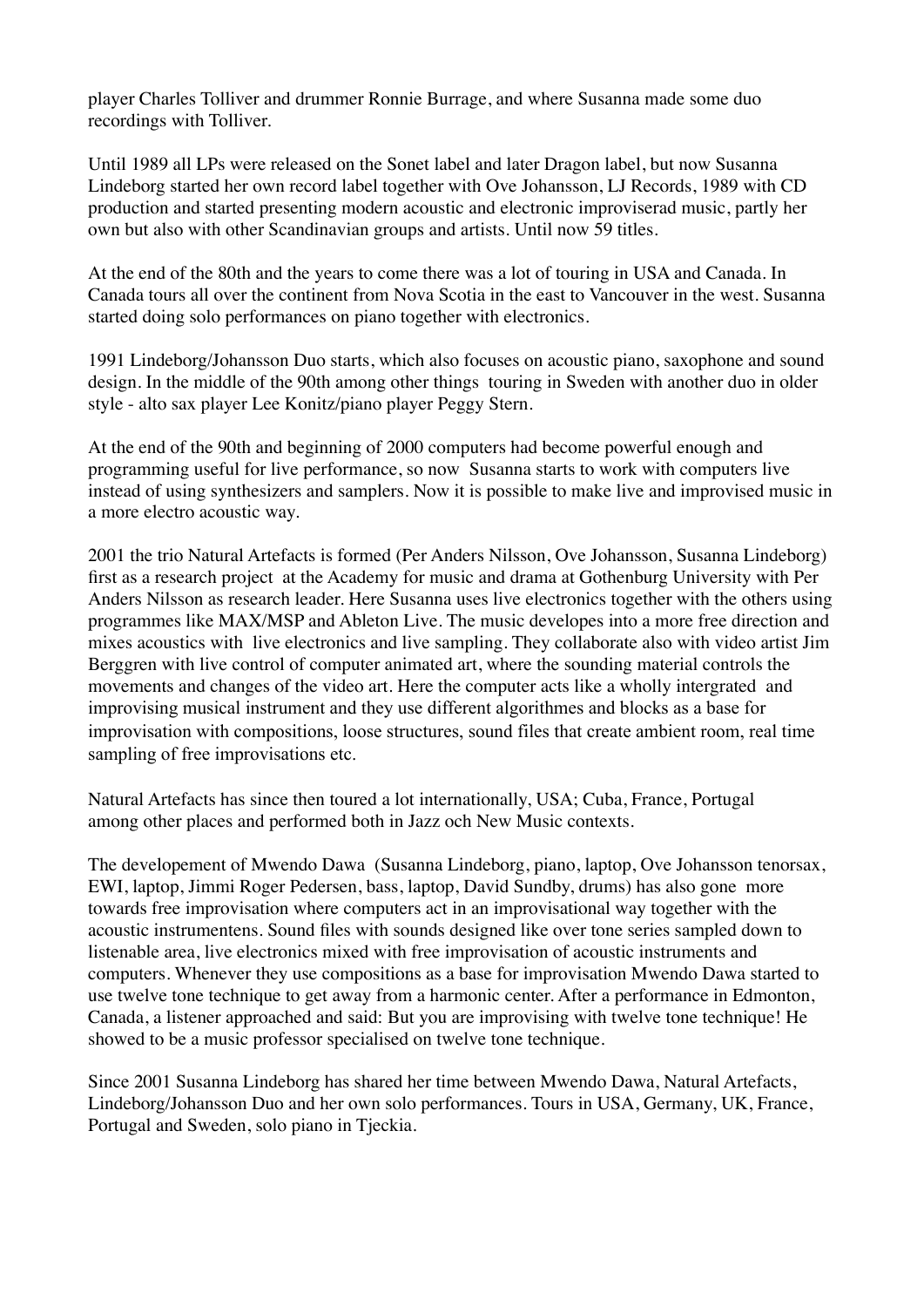To the contrary to a lot of other musicians Susanna has been concentrating on her own groups. All to be able to have time to develope her music and concentrate on experimenting with new forms and expression with the mix of acoustics and electronics.

2010 Susanna wanted to present a new solo album, where the music was acoustically totally improvised with free electronics and electro acoustic sound files mixed. September 2010 she releases her third solo piano album "Excursions" with acoustic piano and electronics. A lot of good reviews in Sweden in newspapers like SvD, Music magasins like Musikindustrin and Lira, French Jazz Hot, German JazzPodium, Finnish Jazzrytmit, Hungarian Gondola.

In October 2010 a CD with Lindeborg/Johansson Duo, "Thoughtful World", was released also praised in several of these papers. Duon has also moved into a completely free improvising concept together with electro acoustics. The CDs you can find on playlists like: SRs Jazzlandet, Mitt i Musiken, Kalejdoskop/Sweden, Musikradion/DR New Jazz, Danmark/Polish Jazzradio/BRF, Belgium, Germany/Tarans freejazz, Radiojazz 34, France/UKJazzradio, Australia, UK/Radio Unerhört, Radio T, Germany/WMPG, Portland, WNUR, Chicago, USA etc etc....

Since 2009 Susanna Lindeborg has collaborated with regional music organisations for presenting concerts with new and improvised music with her own group as well as other invited groups and artist. Several of those have been streamed live over Internet. A tour to China with Mwendo Dawa 2009 and a performance at Nine Gate Jazz festival in Beijing.

Concerts in Sweden during 2010 with Natural Artefacts, Mwendo Dawa and the duo.

During 2011 concerts with Lindeborg/Johansson duo in Sweden, as well as a couple of concerts in New York and Portland. Mwendo Dawa has also been touring, recorded a couple of video concerts and released the CD Mwendo Dawa Music 2012.

2012 -2015 Susanna has been a curator together with Ove Johansson in cooperation with med Culture in Halland for the music series INES to present new music. 2014 a tour to California, Bay Area with Natural Artefacts and CD release with the quartet Sudden Meeting and one with Natural Artefacts. The last concert with Mwendo Dawa, where Ove Johansson participated before his passing away, was at Umeå Jazz festival in October 2015. The concert was recorded live and broadcasted by SR P2 Live.

After Ove Johansson´s passing away she has during 2016 performed on solo piano, solo piano and electronics and on trio with Mwendo Dawa trio and Sudden Meeting.

#### **Some important performances with Mwendo Dawa:**

Montreux Jazzfestival, Schweiz (video recording, LP recording) Northsea JazzFestival, Den Haag (LP recording) Montreal Jazzfestival (radio) Mardel Jazz, Buenos Aires (radio, TV) Middelheim Jazzfestival, Belgien (radio, TV) Prag Jazzfestival (radio, TV) Jazz nad Odra, Wroclaw, Polen twice Ljubljana Jazzfestival (TV) Kongsberg Jazzfestival, Norway Vossa Jazz, Norway Nattjazzen, Bergen, Norway Umeå Jazzfestival, Sweden Coutance Jazzfestival, France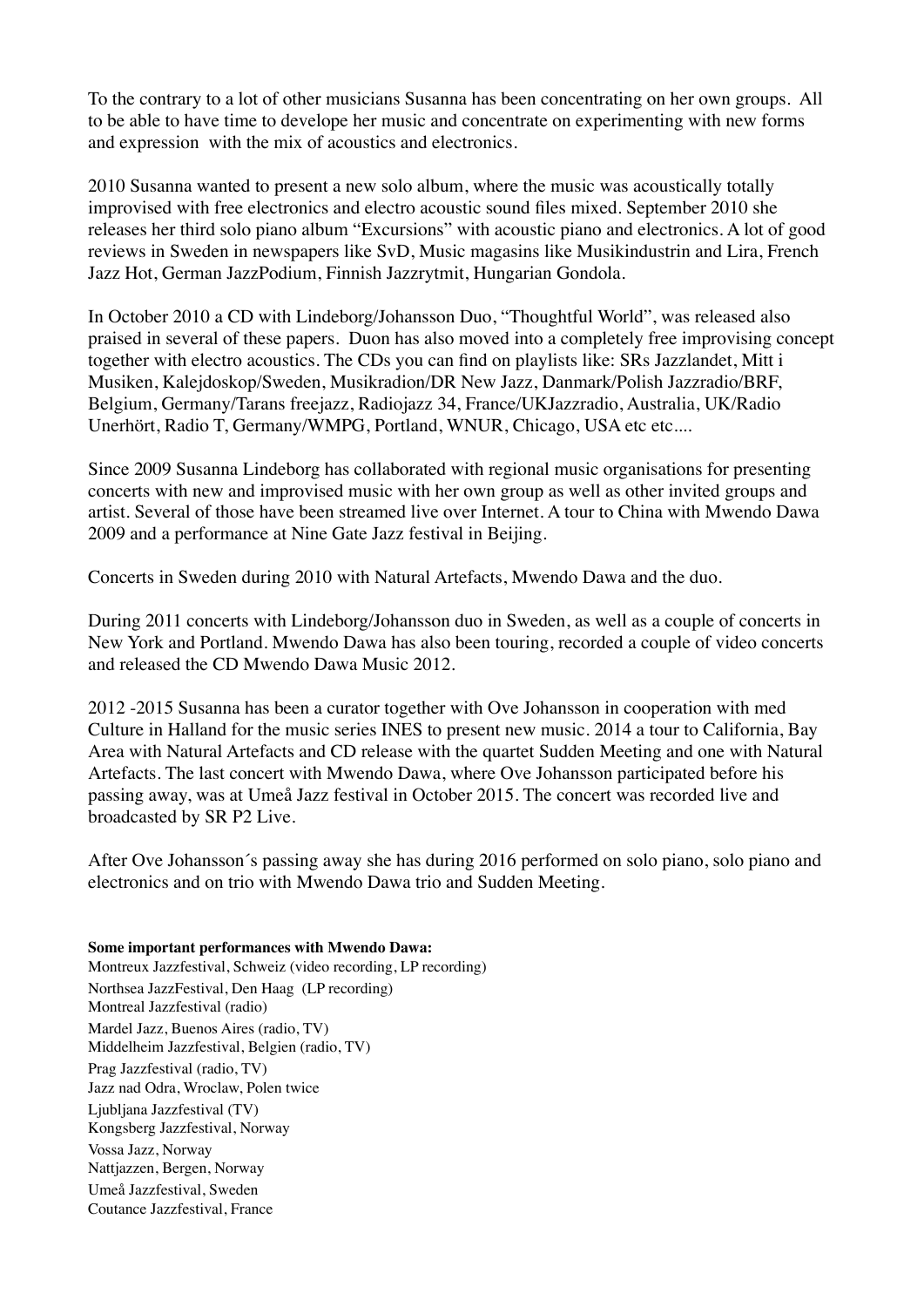Leverkusen Jazzfestival, Germany Barbican Centre, London S:t Peters Church, New York (video recording) Dag Hammarskjöld Auditorium FN building, New York Keystone Korner, San Francisco Stanford University, CA, USA Sweet Basil, New York New York Jazz center Jazz Times Convention, New York Musée de l´Art Modern, Paris RadioFrance concert + live radio, Paris Berlin Jazzfestival (radio, TV) Vilnius Jazzfestival, Lithuania (TV) S:t Petersburgfestival, Russia (TV) Höchst Orgelsommer, Frankfurt (CD recording) Nine Gates Jazzfestival Beijing (radio, TV)

Tours or concerts in concert halls, jazz clubs, smaller festivals etc in Sweden, Norway, Denmark, Finland, Faroe Islands, Russia, Estonia, Lithuania, Poland, Germany, Tjeckia, Slovakia, Holland, Belgium, France, Switzerland, Canada, USA, Argentina, England, Portugal, China.

#### **Some important performances with Salamander:**

Women´s jazzfestival Kansas City Northsea JazzFestival, den Haag twice (LP recording) Jazzfest Berlin (radio, TV) Leiden Jazzfestival, Holland

Kölner Jazzhaus Festival, Germany Jazz Festival Balver Höhle, Germany FNAC konsertserie, Paris

Tours or concerts in Sweden, Norway, Germany, France, Holland, USA.

#### **Some important performances with Natural Artefacts:**

ICMC Primavera la Habana, Cuba CNMAT, Berkeley University, CA Sonic Circuit festival, Berklee Boston CARMA, Stanford University, CA Electronic Music Foundation, (Judson Church), New York Universitetet i Aveiro, Portugal Buffalo University ICMC Gothenburg Swedish Jazz Celebration, Stockholm (radio recording) Cobis Place, New York twice, once with Lindeborg/Johansson Duo

Tours or concerts in Sweden, Portugal, France, Cuba, USA.

#### **Some important performances with solo piano:**

Klavertramp Berwald hallen Stockholm (radio recording) New Jazz Meeting in Baden-Baden, Germany (radio, TV) Solopianofestival, Prag (radio recording)

#### **Other activities:**

1974 -1994 she was a teacher of improvisation on piano and song at the Academy of music and drama in Gothenburg, during one year also in Malmö.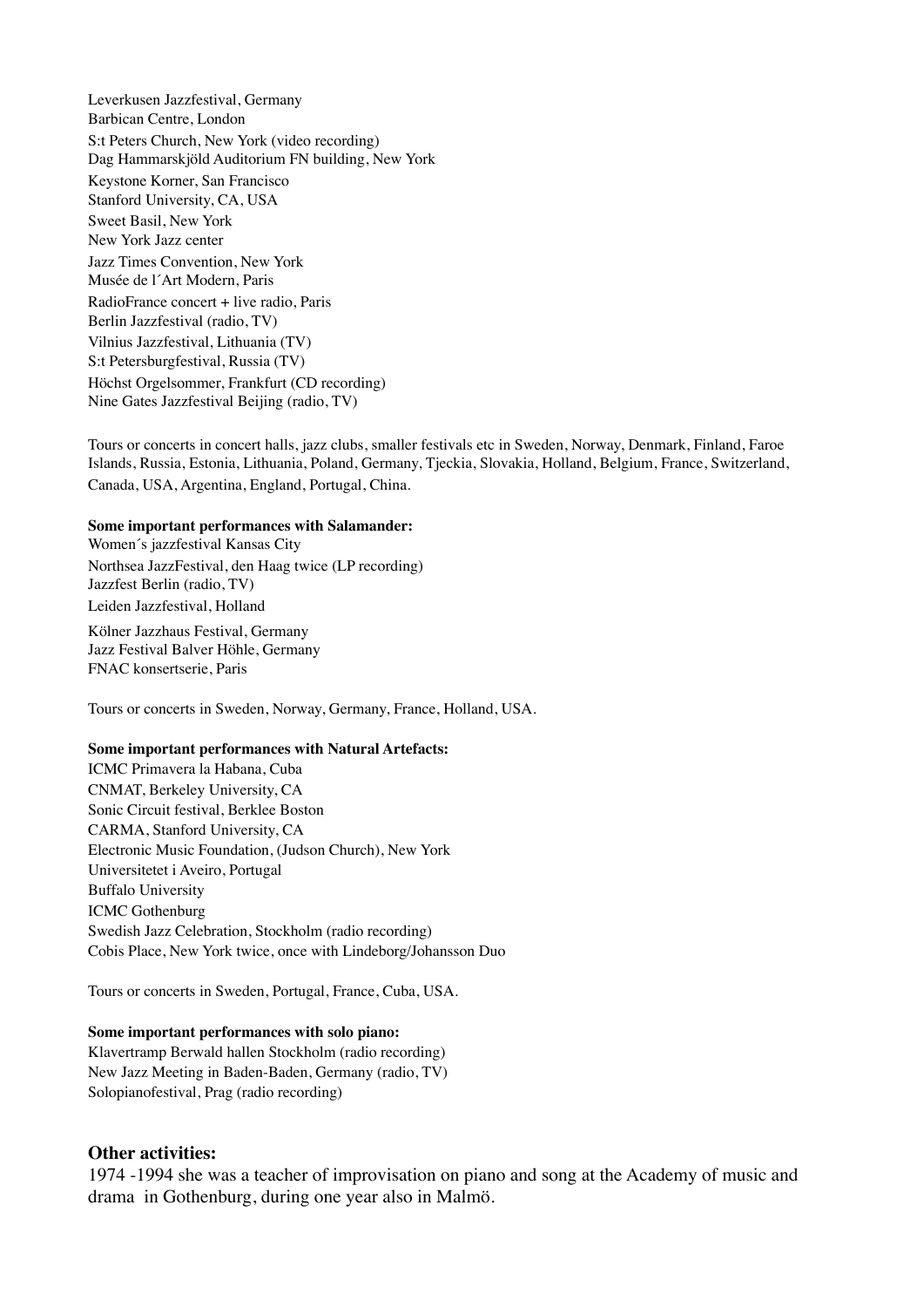Several workshops and master classes with Mwendo Dawa, with the duo and with Natural Artefacts especially at some American Universities and Berklee School of Music in Boston.

2001-2010 she was vice pres in the Swedish Jazz Academy. 2007 vice pres first in the reference group at the Swedish Arts Grants Committee for composers and 2010-2011 vice pres in the reference group for music. During the 90th part in a reference group for independant music groups at Swedish Arts Council. Part of a jury for the Jazz price Guldkatten at the Swedish Jazz radio 2008-2011.

# **Arts grants:**

Has received several arts grants from STIM and the Swedish Arts Grants Committee especially one 2005 for five years from the Swedish Arts Grants Committee, the latest from STIM 2010. Gothenburg City Art grant 1983, in her home town Halmstad, where she returned after several years in Gothenburg, she has recieved the Arts grant 2001 from the news magazine Hallandsposten and Halmstad City Art Price 2010. 2011 she was nominated for the big Nordic Council Music Price. 2013 Cultural Price of Region Halland, Sweden.

# **Radio performances:**

SR/Sweden, NRK/Norway, DRK/Denmark, Radio France, Hilversum/Netherlands, Radio Berlin/ DDR, WDR/Germany, Radio Bremen/Germany, Radio i Poland, former Checkoslovakia, former Yugoslavia, radio in Montreal and Vancouver,Canada, radio in Buenos Aires Argentina, NDR/ Germany, Deutschlandfunk/Germany, HessischerRundfunk/Germany, MusicChoice/ England, Tjeckia.

# **TV performances:**

SVT/Sweden, NDR/Germany, Belgien TV from Antwerp, former Yugoslavia, former Checkoslovakia, former Sovjet -Leningrad, TV/DDR, Lithuania TV, Switzerland TV, France TV, TV in Montreal Canada, TV in Buenos Aires Argentina, WDR/Germany, Berlin West TV/Germany. + a lot of interviews in local and national radio stations.

+

A TV film is made about Mwendo Dawa 1997-1998 in Sweden. Both documentary and live.

Interviews in OrkesterJournalen/Sweden. Gränslöst/Sweden. Jazz Hot/France, MusicChoice/ England.

## **Discografics with Mwendo Dawa:**

| "Basic Lines"                   | Sonet SLP2634       | (1978 rec Göteborg)          |
|---------------------------------|---------------------|------------------------------|
| "Live at Montreux"              | Dragon DRLP28       | $(1979$ live rec Montreux)   |
| "Mwendo Dawa80"                 | Dragon DRLP30       | (1980 rec Stockholm)         |
| "Free Lines"                    | Dragon DRLP33       | (1981 rec Stockholm)         |
| "New York Lines"                | Dragon DRLP41       | (1982 rec New York)          |
| "Four Voices"                   | Dragon DRLP47       | (1983 rec Kungälv)           |
| "Street Lines"                  | Dragon DRLP72       | (1983 rec Stockholm)         |
| "Street Lines"                  | Move Records, UK    | (licenced 1984)              |
| "Mwendo Dawa at Northsea Jazzf" | Dragon DRLP78       | (1984 live rec den Haag)     |
| "City Beat"                     | Dragon DRLP92       | (1985 rec Getinge)           |
| "Dimensions"                    | Dragon DRLP123      | (1986 rec Sollentuna)        |
| "Human Walk"                    | Dragon DRLP155      | $(1987 \t{rec New York})$    |
| "Live is here again"            | LJ RecordsLJCD5203  | $(1991 \text{ rec Denmark})$ |
| "The New Scene"                 | LJ Records LJCD5208 | (1993 rec Göteborg)          |
| "Enter the outloop"             | LJ Records LJCD5211 | (1995 rec Halmstad)          |
| "Breathing Clusters"            | LJ Records LJCD5217 | (1998 rec Halmstad)          |
| "Live in Göteborg"              | LJ Records LJCD5225 | (2001 live rec Göteborg)     |